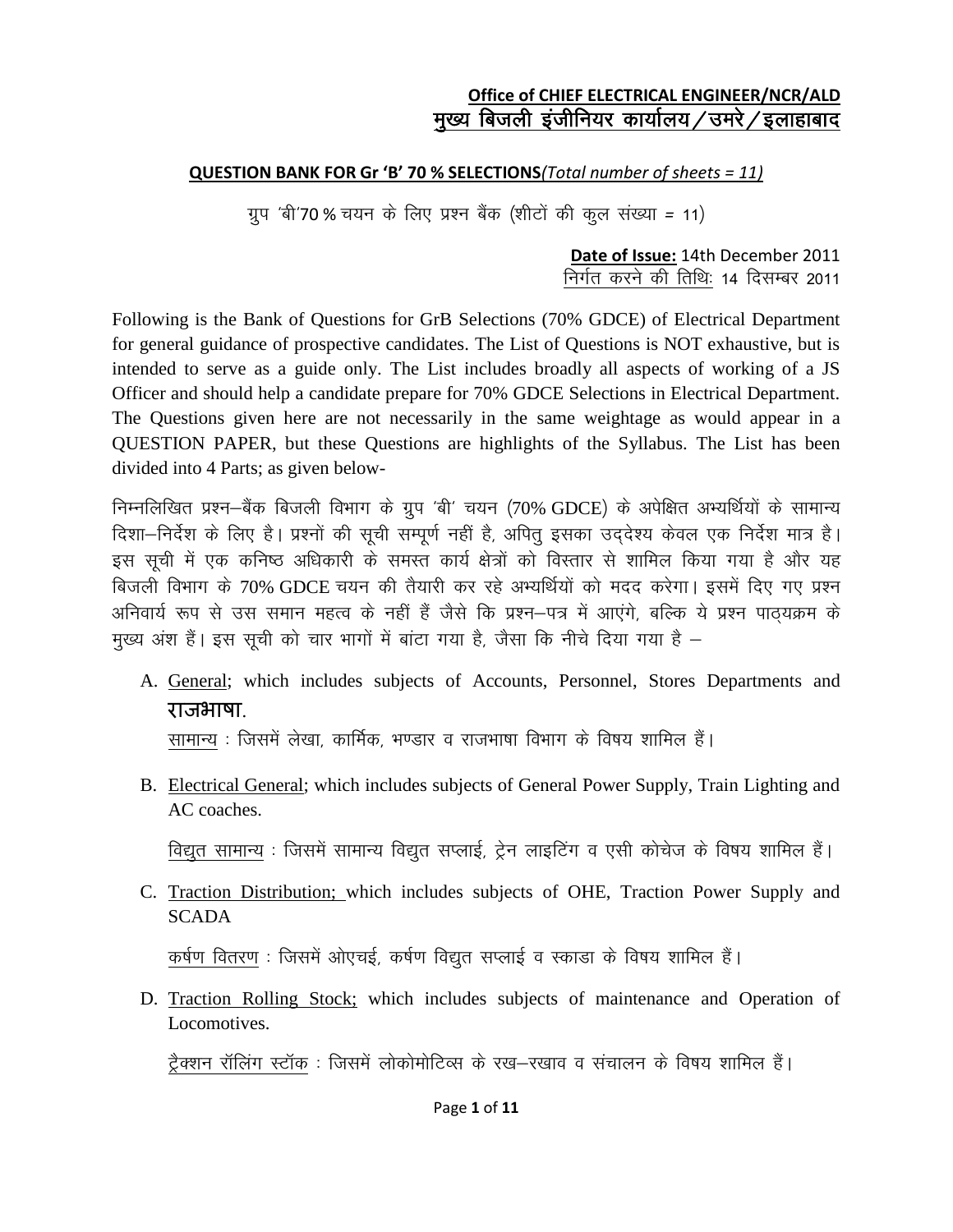#### QUESTIONS BANK

### A- *GENERAL (सामान्य)*

A1. Write short notes on: (संक्षिप्त टिप्पणी लिखें):

- a. Rolling Stock program. (रॉलिंग स्टॉक प्रोग्राम)
- b. Machinery and Plant program. (मशीनरी एवं प्लांट प्रोग्राम)
- c. Works program. (वर्क्स प्रोग्राम)
- d. "Canons of Financial Proprietary". (वित्तीय स्वामित्व का सिद्वांत)

A2. Enumerate Minor and Major penalties as per DAR, 1968. Describe the procedure for imposing minor penalty. (अनुशासन व अपील नियम, 1968 के अनुसार लघु व दीर्घ शास्ति के दण्ड का वर्णन करें। लघु दण्ड आरोपित करने की प्रक्रिया का उल्लेख करें।)

A3. Describe the procedure for imposing Major penalties as per DAR, 1968. Narrate the importance of role of defense counsel. (अनुशासन)व अपील नियम, 1968 के अनुसार 'दीर्घ शास्ति' के आरोपण की प्रक्रिया का उल्लेख करें। डिफेंस काउंसिल की भूमिका के महत्व का उल्लेख करें।)

A4. Briefly describe Hours of Employment Regulation (HOER) and what are the different categories of Staff as per HOER? Explain how the overtime is calculated for Running Staff. (कार्य घण्टे विनियम की संक्षिप्त व्याख्या करें व कार्य घण्टे विनियम के अनुसार स्टाफ के कौन–कौन से वर्ग होते हैं ? रनिंग स्टाफ के लिए ओवरटाइम की गणना कैसे की जाती है. यह समझाएं।)

A5. Define Stock items and non Stock items. Narrate the procedure of making a new Item as a Stock item. (स्टॉक आयटम व नॉन–स्टॉक आयटम की व्याख्या करें। एक नए आयटम को स्टॉक आयटम के रूप में बनाने की प्रक्रिया का उल्लेख करें।)

A6. What do you understand by PNM? Narrate the role and importance of PNM. How many PNM meetings are to be held in a year at Zonal and Divisional levels and who all are the participants of these meetings? (पीएनएम) से आप क्या समझते हैं ? पीएनएम) के महत्व व भूमिका का वर्णन करें। मण्डलीय व जोनल स्तर पर एक वर्ष में पीएनएम की कितनी बैठकें होती हैं और इन सभी बैठकों के भागीदार कौन–कौन लोग होते हैं ?)

A7. Define Single Tender, Limited Tender and Open Tender. Enumerate the basic features of these 3 types of Tenders. (सिंगल टेण्डर, लिमिटेड टेण्डर व ओपेन टेण्डर का वर्णन करें। इन तीनों प्रकार के टेण्डरों के मुलभूत विशेषताओं का मुल्यांकन करें।)

A8. Describe the procedure for creation of Non gazetted posts under Work Charged establishment. (वर्क चार्ज स्थापना के अन्तर्गत अराजपत्रित पदों के सृजन की प्रक्रिया का उल्लेख करें।)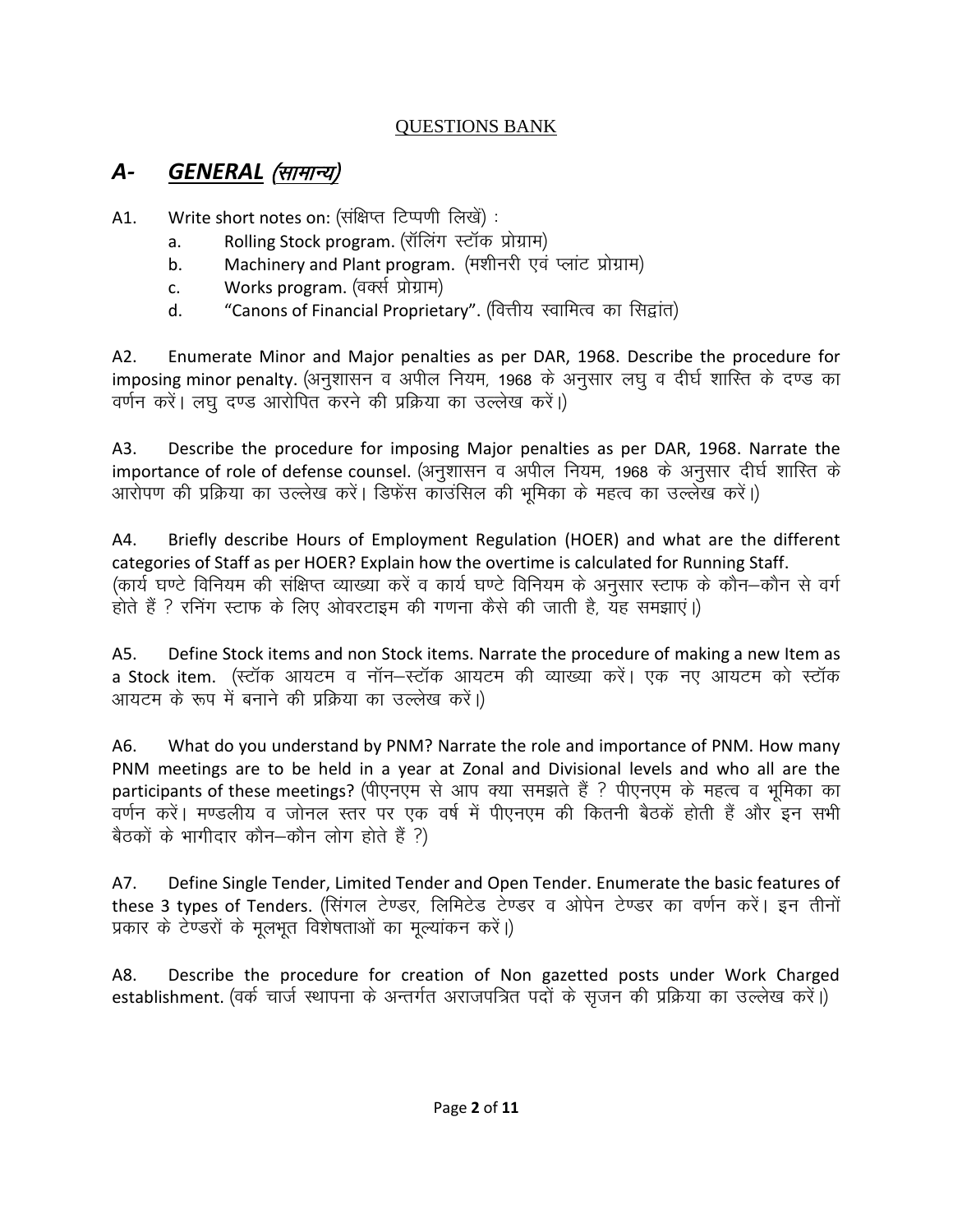A9. भाषा के आधार पर किये गये वर्गीकरण के अनुसार भारत वर्ष के राज्यों को कितने वर्गों में बांटा गया है ? प्रत्येक वर्ग का नाम और उस वर्ग में आने वाले राज्यों का नाम बतायें A

A10. **राजभाषा अधिनियम की धारा ३(३) के अनुसार** कौन–कौन से दस्तावेज़ द्विभाषी रूप में जारी करना आवश्यक हैं । सरकारी दफ्तरों में राजभाषा के प्रचार को बढाने के लऱए क्या कदम उठाए गए हैं?

### **B- ELECTRICAL GENERAL (विद्युत सामान्य)**

B1. Describe two power supply distribution systems-radial system and looped system (ring main system) giving simple sketches. Enumerate their advantages and disadvantages also.

(सामान्य आरेखों के द्वारा विद्युत सप्लाई वितरण व्यवस्थाओं – रेडिअल प्रणाली व लूप्ड प्रणाली (रिंग मेन सिस्टम) की व्याख्या करें। उनके लाभ व हानियों का भी वर्णन करें।)

B2. Enumerate advantages and disadvantages of power supply distribution by overhead lines vis-à-vis with underground cables.

(ओवरहेड लाइन्स व भूमिगत केबिल्स द्वारा विद्युत सप्लाई वितरण के लाभ व हानियों का वर्णन करें।)

B3. What are primary requirements of a good earthing system? Describe the manner in which earthing should be provided in electric sub-stations. How an earthing system is to be maintained in a 33KV Substation?

(एक अच्छी अर्थिंग व्यवस्था के लिए प्राथमिक आवश्यकताएं क्या होती हैं ? विद्युत सब—स्टेशनों में अर्थिंग की आपूर्त्ति के तरीके का वर्णन करें ? एक 33KV सब–स्टेशन में अर्थिंग व्यवस्था का रख–रखाव किस प्रकार होना चाहिए  $?$ )

B4. (i) What tests must be performed before commissioning of a 33 KV substation?

(एक 33KV सब-स्टेशन की कमिशनिंग के पूर्व कौन-कौन से परीक्षण अनिवार्य रूप से किए जाने चाहिए $?$ )

(ii) What safety precautions should be observed during maintenance work in a 33 KV substation?

(एक 33KV सब-स्टेशन के रख-रखाव के कार्य के दौरान क्या-क्या सुरक्षात्मक सावधानियॉ बरती जानी चाहिए ?)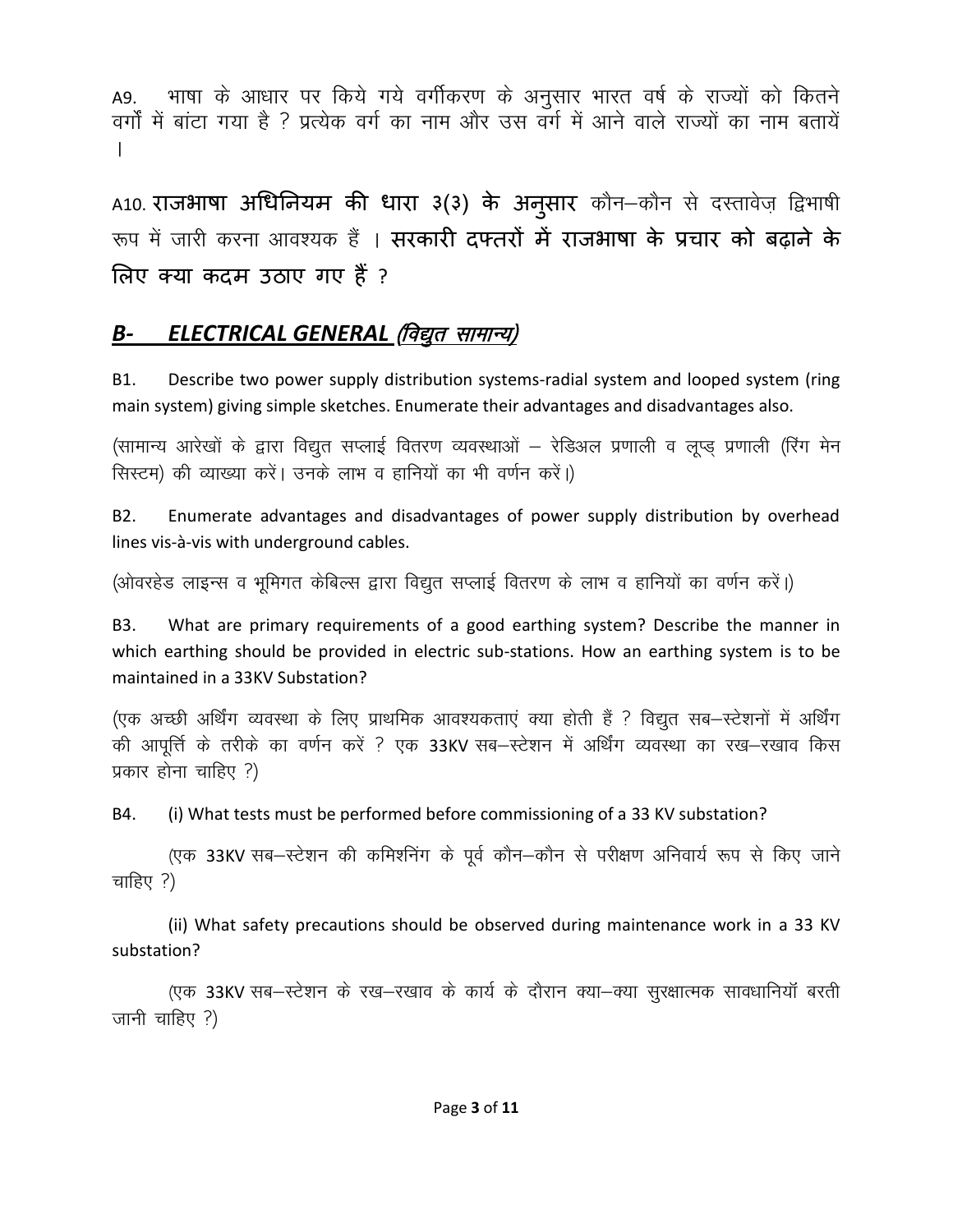B5. Compare basic features of PVC and XLPE types of cables; used for distribution of electric power. What precautions should be taken during laying cables for better performance?

(विद्युत ऊर्जा के वितरण में प्रयोग की जाने वाली PVC व XLPE प्रकार के केबिल्स की मुलभुत विशेषताओं की तलना करें। अच्छे परिणाम के लिए केबिल्स बिछाते समय क्या-क्या सावधानियाँ बरती जानी चाहिए ?)

B6. Describe advantages of submersible pumps. How will you troubleshoot failure of a submersible pump?

(भूमिगत पम्पस के लाभों का वर्णन करें। भूमिगत पम्प में आई खराबी को आप किसप्रकार दूर करेंगे ?)

B7. Why is there need to conserve energy? Briefly mention various measures being taken in Indian Railways to conserve energy in the field of Electrical General Services.

(ऊर्जा संरक्षण की जरूरत क्यों है ? सामान्य विद्युत सेवा के क्षेत्र में भारतीय रेलवे में ऊर्जा संरक्षण के लिए उठाए जाने वाले विविध उपायों का उल्लेख करें।)

B8. What steps are being taken by Railways in the field of Solar energy for conserving electrical energy?

(विद्युत ऊर्जा के संरक्षण के लिए सौर ऊर्जा के क्षेत्र में रेलवे द्वारा कौन–कौन से कदम उठाए जा रहे है ?) B9. Draw the schematic lay out of 33/0.4kV substation giving names and functions of various equipments.

(33/0.4kV सब-स्टेशन के योजनाबद्ध आरेखण रेखाचित्र खींचे तथा विविध उपकरणों का नाम और उनकी कार्य-प्रणालियों का विवरण दें।)

B10. Describe various protective devices and measures provided in a 33 kV electric substations for safety of equipment and working personnel.

(33 kV विद्युतीय सब–स्टेशनों की सुरक्षा व कार्यरत कर्मचारियों के लिए उठाए जाने वाले सुरक्षात्मक उपकरणों व कदमों का उल्लेख करें।)

B11. Describe various types of tariffs applicable for electrical energy in the field of Electrical General services. Explain various elements /parts of tariff.

(सामान्य विद्युत सेवा के क्षेत्र में विद्युत ऊर्जा के लिए प्रयुक्त विविध प्रकार के प्रशुल्कों का विवरण दें। प्रशुल्कों के प्रकार / विविध भागों की व्याख्या करें।)

B12. Define power factor. Briefly describe importance and functioning of capacitor banks to improve power factor.

(पावर फैक्टर का उल्लेख करें। पावर फैक्टर के सुधार के लिए कैपेसिटर बैंकस की कार्यप्रणाली व महत्व का संक्षिप्त वर्णन करें।)

B13. Describe merits and demerits of centrifugal pumps and submersible pumps.

(केन्द्रीकृत पम्प व भूमिगत पम्प के गुण व दोषों का वर्णन करें।)

B14. Briefly describe the functions of Electrical Inspector to Government (EIG) in Railways. Who works as EIG in Railways? Name the Authority who issues notification for nomination of EIG in Railways.

(रेलवे में इलेक्ट्रिकल इंस्पेक्टर टू गवर्नमेंट ऑफ इंडिया (ईआइजी) के कार्य प्रणाली का संक्षिप्त वर्णन करें। रेलवे में ईआइजी के रूप में कौन कार्य करता है ? उस अधिकारी का नाम बताएं जो रेलवे में ईआइजी की सूचना व नामकरण जारी करता है ?)

B15. Describe EOG and self generating types of train lighting systems. What are advantages of self generating system?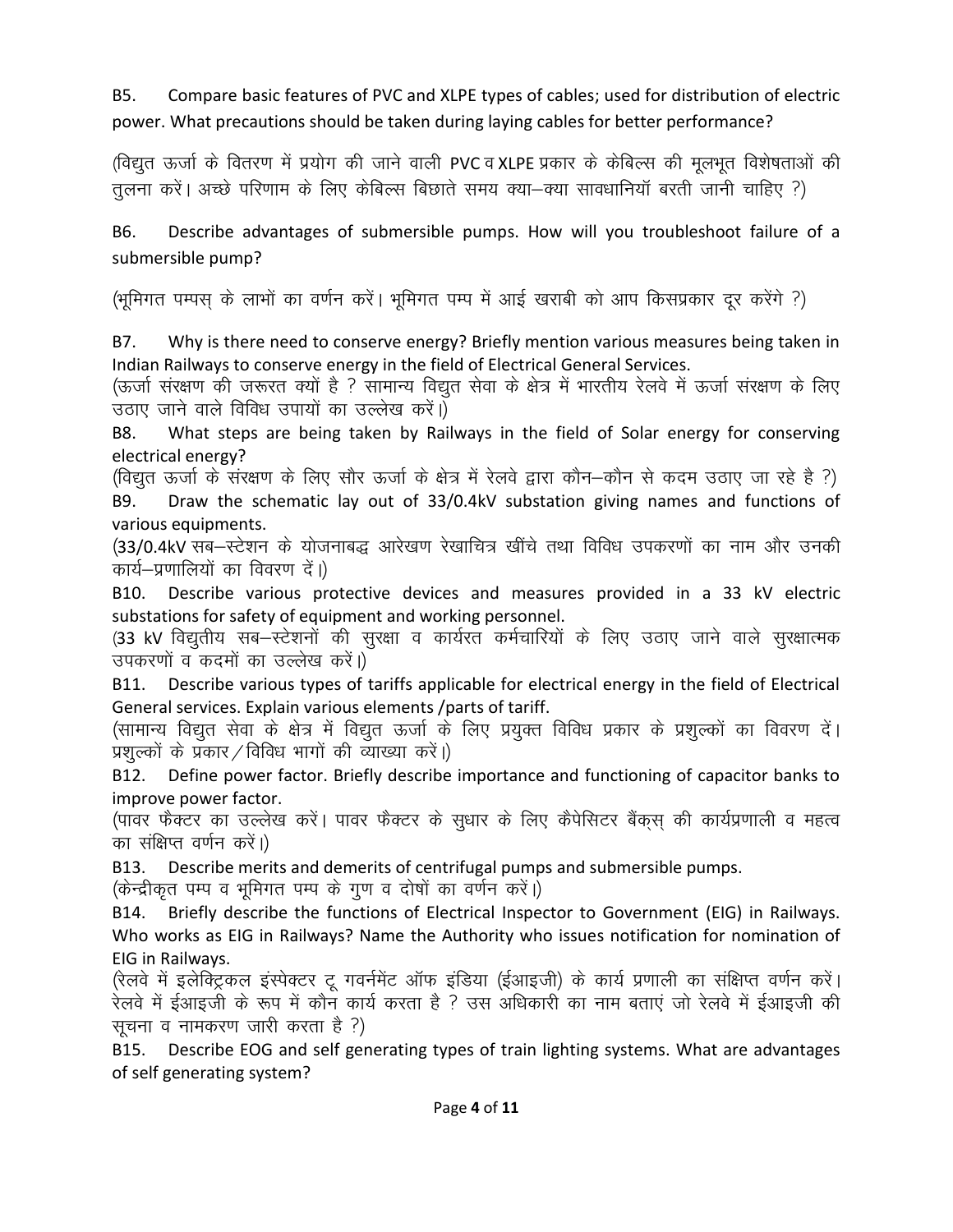(ईओजी व ट्रेन लाइटिंग सिस्टम के सेल्फ जेनरेटिंग प्रकारों का वर्णन करें। सेल्फ जेनरेटिंग सिस्टम के क्या—क्या लाभ हैं ?)

B16. Describe various checks/maintenance to be carried out during round trip maintenance schedule of TL coaches.

(टीएल कोचेज के राउण्ड ट्रिप मेंटेनेंस के दौरान किए जाने वाले विविध जॉचों / रख–रखावों का वर्णन करें ।)

B17. What are the special problems associated with air-conditioning of coaches as compared to air-conditioning of buildings? Describe salient features of roof mounted AC package units.

(वातानुकूलित भवनों की तुलना में वातानुकूलित कोचेज में कौन–कौन से खास समस्याएं संबद्ध होती हैं ? रूफ माउंटेड एसी पैकेज युनिटस के खास विशेषताओं का वर्णन करें।)

B18. What type of and how many belts are used in AC/TL coaches? Give reasons for falling of belts during run. What precautions should be taken to minimize falling of belts?

 $\lambda$ एसी $\lambda$ ट्रेन लाइटिंग कोचेज में कितने व किस प्रकार के बेल्ट्स् प्रयोग में लाए जाते हैं ? चलने के दौरान बेल्ट्स के गिरने के कारणों को बताएं। बेल्ट्स के गिरने को कम करने के लिए क्या-क्या उपाय किए जाने चाहिए $?$ )

B19. Draw the sketch of Air conditioning cycle. Describe the functions performed by various equipments of this cycle.

(वातानुकूलित चक्र के स्केच को खींचे। इस चक्र के विविध उपकरणों द्वारा किए जाने वाले कार्यों का वर्णन करें ।  $)$ 

B20. Briefly describe the round trip maintenance schedule done at primary depot for AC coaches.

(एसी कोचेज के लिए प्राइमरी डिपो में किए जाने वाले राउण्ड ट्रिप मेंटेनेंस शेड्यूल की संक्षिप्त व्याख्या करें ।)

B21. Describe various checks to be made on V-belts and pulleys for satisfactory performance of V-belts.

(V- बेल्ट्स के संतोषप्रद प्रदर्शन के लिए V- बेल्ट्स और पूलीज में किए जाने वाले विविध जॉचों का वर्णन करें ।)

B22. What are the problems associated with under-slung AC coaches?

(अंडर–स्लंग एसी कोचेज के साथ कौन–कौन सी समस्याएं सम्बद्ध होती हैं ?)

B23. Describe the maintenance problems associated with lead acid batteries. Describe the charging cycle of the new batteries.

(लेड एसिड बैटरीज के साथ रख–रखाव संबंधित समस्याओं का वर्णन करें। नई बैटरियों के चार्जिंग चक्र का वर्णन करें। )

B24. Describe the working of VRLA batteries. Why VRLA batteries are superior to conventional lead acid batteries?

(VRLA बैटरियों के कार्य-प्रणाली का वर्णन करें। VRLA बैटरियॉ परम्परागत लेड एसिड बैटरियों की अपेक्षा श्रेष्ठ क्यों होती हैं ?)

B25. Mention the maintenance facilities required at primary depot for maintenance of AC & TL coaches.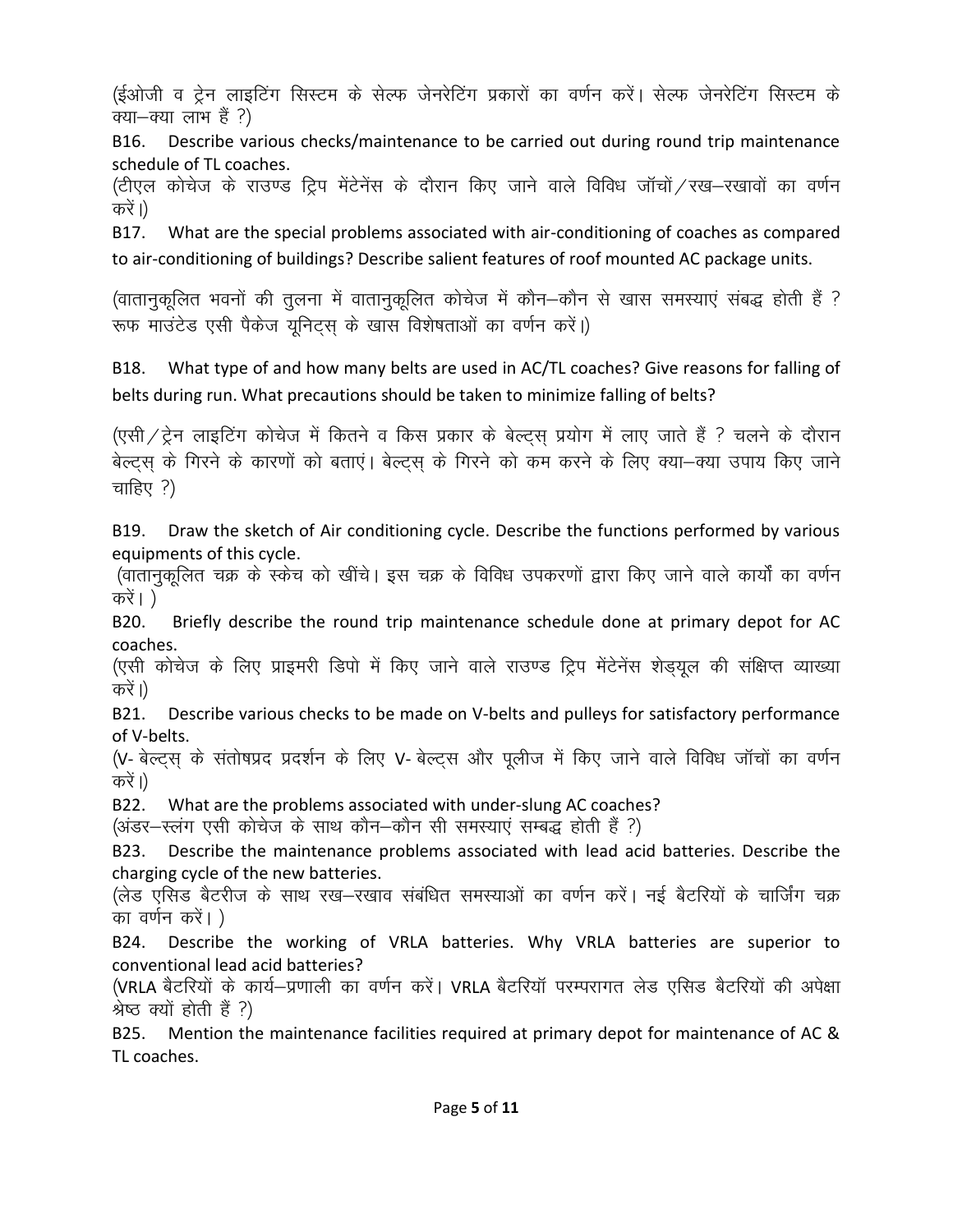(एसी व टीएल कोचेज के रख–रखाव के लिए प्राइमरी डिपो में रख–रखाव संबंधित सुविधाओं का वर्णन करें। )

B26. What are the comparative features of ERRUs and RRUs.

( ERRUs व RRUs की तुलनात्मक विशेषताएं क्या-क्या हैं ?)

B27. Describe various protective measures taken in TL and AC coaches to prevent fires. Describe the working of OVP relay.

(टीएल व एसी कोचेज में आग को रोकने के लिए विभिन्न प्रकार के उठाए जाने वाले सुरक्षात्मक उपायों का वर्णन करें। OVP रिले की कार्यप्रणाली का वर्णन करें।)

B28. Describe the working of brushless alternator. Give the typical characteristics of 4.5kW alternator and regulator.

(ब्रूशलेस अल्टर्नेटर की कार्यप्रणाली का वर्णन करें। 4.5kW अल्टर्नेटर व रेगुलेटर की प्रतीकात्मक विशेषताओं को बताएं।)

B29. What is a fuel cell? Explain its working in brief.

(फ्यूल सेल क्या होता है ? इसकी कार्य—प्रणाली की संक्षिप्त व्याख्या करें।)

B30. Enumerate 10 rules of Indian Electricity Rules?

(भारतीय विद्युत नियम के 10 नियमों का उल्लेख करें।)

B31. As an officer what action will be taken by you in case of a fire / accident in a train you are travelling. (रेल में यात्रा के दौरान एक अधिकारी के रूप में आग / दुर्घटना की परिस्थिति में आप क्या कदम उठाएंगे ?)

# **C- TRACTION DISTRIBUTION** (कर्षण वितरण)

C1. Why neutral sections are provided? What types of neutral sections are being provided in Indian Railways? Describe advantages/disadvantages of various types of neutral sections being used over IR. (न्यूट्रल सेक्शन किस लिए दिए जाते हैं ? भारतीय रेलवे में किस प्रकार के न्यूट्रल सेक्शन fिप, जाते हैं ? भारतीय रेलवे में उपयोग में लाए जा रहे विविध प्रकार के न्यूट्रल सेक्शन्स के लाभ / हानियों का वर्णन करें।)

C2. Describe the checks/adjustments to be done during maintenance of turnout/cross-over.

(टर्नआउट / क्रॉसओवर के रख-रखाव के दौरान किए जाने वाले जॉच / अजस्मेंट का वर्णन करें।)

C3. Describe briefly 2 x 25 kV ac OHE system. Describe comparative advantages and disadvantages of this system vis-à-vis 25 kV ac OHE system. (2 x 25 kV ac OHE प्रणाली का संक्षिप्त वर्णन करें। इस प्रणाली अर्थात 2 x 25 kV ac OHE प्रणाली के तुलनात्मक लाभों व हानियों का वर्णन करें।)

C4. Why centrifuging of transformer oil is done? Draw insulation resistance-time graph and explain its various stages. (ट्रांसफार्मर ऑयल की सेन्ट्रीफ्यूजिंग क्यों की जाती है ? इंसूलेशन रेजिस्टेंस-टाइम ग्राफ को खींचे व इसके विविध स्तरों का वर्णन करें।)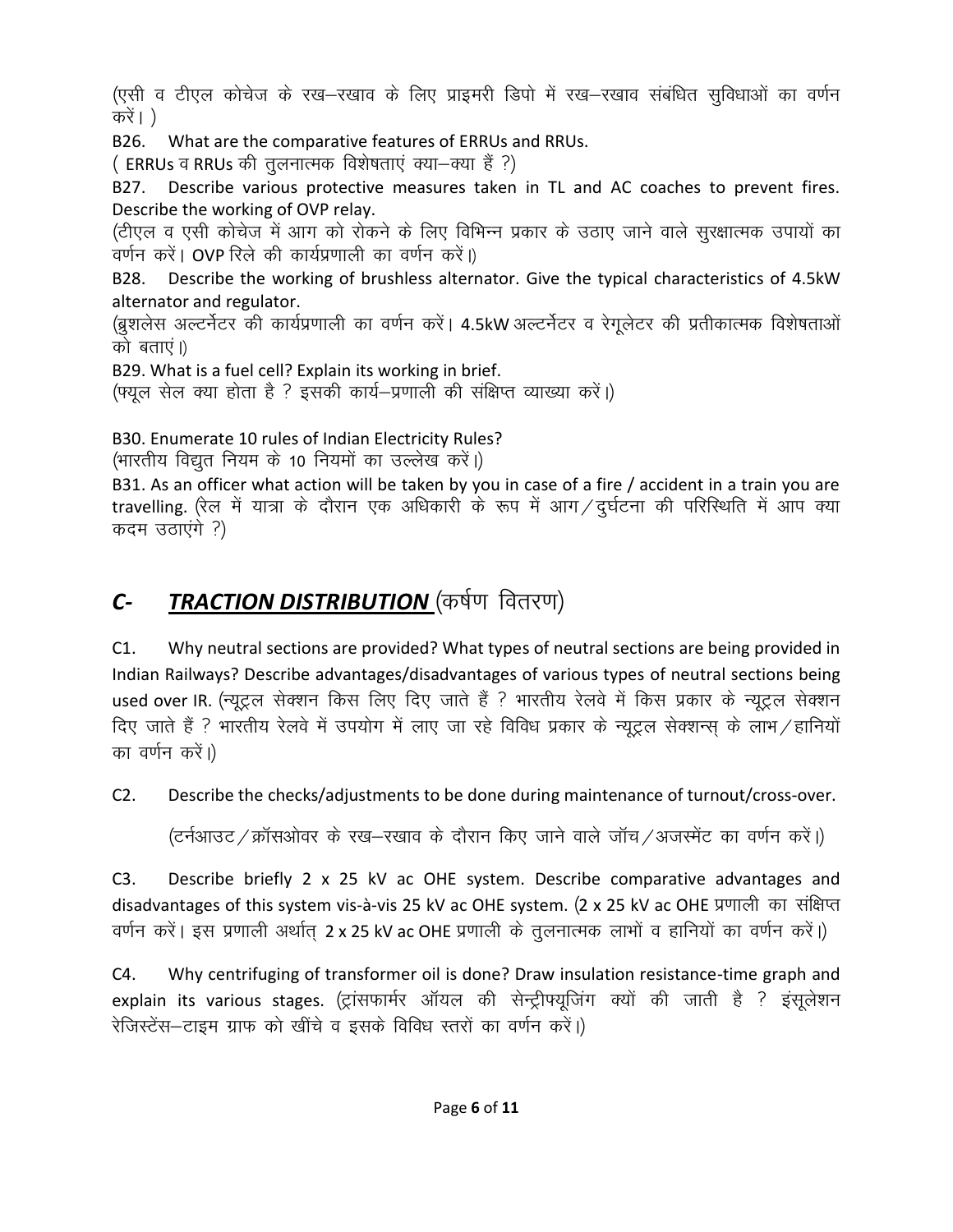C5. Explain the working of fixed capacitor banks for power factor correction and dynamic power factor correction. Enumerate merits and demerits of two systems. (पॉवर फैक्टर करेक्शन और डायनैमिक पॉवर फैक्टर करेक्शन के लिए फिक्सड़ कैपेसिटर बैंकस के कार्य-प्रणाली का वर्णन करें। इन दो प्रणालियों के गुण व दोषों का उल्लेख करें।)

C6. Describe precautions to be taken during operation of isolator in the yard. Explain the procedure to be followed by TPC and ASM for operation of isolator. (यार्ड में आइसोलेटर के संचालन के दौरान उठायी जाने वाली सतर्कताओं का वर्णन करें। आइसोलेटर के संचालन के लिए टीपीसी व एएसएम द्वारा की जाने वाली प्रक्रिया का वर्णन करें।)

C7. Why regulation of OHE is required? Describe working of 3 pulley type ATD. Why 3 pulley type ATD is preferred over winch type ATD? (ओएचई के विनियमन की जरूरत क्यों है ? 3 पूली टाइप एटीडी की कार्य-प्रणाली का वर्णन करें। विंच टाइप एटीडी की अपेक्षा 3 पली टाइप एटीडी को क्यों  $q$ रीयता दी जाती है ?)

C8. Define over-dimensioned consignment (ODC). Classify ODCs. What precautions should be taken during movement of ODCs? (ओवर–डायमेन्शन्ड) कंसायनमेंट (ODC) का वर्णन करें। ODCs का वर्गीकरण करें। ODCs के मुवमेंट के दौरान क्या सतर्कताएं उठायी जानी चाहिए ?)

C9. Describe protection scheme for 25 kV ac OHE. Explain how to finalize setting of MHO relay. (25 kV ac OHE की सुरक्षात्मक योजना का वर्णन करें। MHO रिले की सेटिंग कैसे निर्धारित की जाती है. वर्णन करें।)

C10. Describe protection scheme of transformers provided in traction sub-stations.

(ट्रैक्शन सब-स्टेशन्स में प्रयोग की जाने वाली ट्रांसफार्मर्स के सुरक्षात्मक योजना का वर्णन करें।)

C11. Give representative sectioning scheme for OHE of double line section. Explain purpose of providing various posts in the scheme. (डबल लाइन सेक्शन में ओएचई के लिए रिप्रजेन्टेटीव सेक्शनिंग स्कीम बताएं। इस स्कीम में विविध पोस्ट्स के प्रयुक्त होने के उददेश्य का वर्णन करें।)

C12. Give schematic diagram of LT supply for signals clearly indicating areas to be maintained by Electrical and S&T departments. ( सिगनल के लिए एलटी सप्लाई का योजनाबद्ध रेखाचित्र खींचे। विद्युत और संकेत व दूरसंचार विभाग द्वारा मेन्टेन किए जाने वाले क्षेत्रों को स्पष्ट दर्शायें।)

C13. Describe the importance of current collection test. What are main reasons for poor current collection? What are the details of Oliver G equipment used in Current collection test? (करेन्ट कलेक्शन टेस्ट के महत्व का वर्णन करें। खराब करेन्ट कलेक्शन के लिए मुख्य कारण क्या–क्या हैं ? करेन्ट कलेक्शन टेस्ट में प्रयोग की जाने वाली Oliver G उपकरण के बारे में विस्तार से बताएं।) C14. Why SF-6 /Vacuum circuit breakers and interrupters are preferred over oil type? Give

the maintenance schedules of SF-6 circuit breakers. (ऑयल टाइप की अपेक्षा SF-6 /वैक्यम सर्किट ब्रेकर्स और इन्टरपटर्स क्यों ज्यादा प्रयोग की जाती

हैं ? SF-6 सर्किट ब्रेकर्स के मेन्टेनेन्स शेड्यूल्स को बताएं।)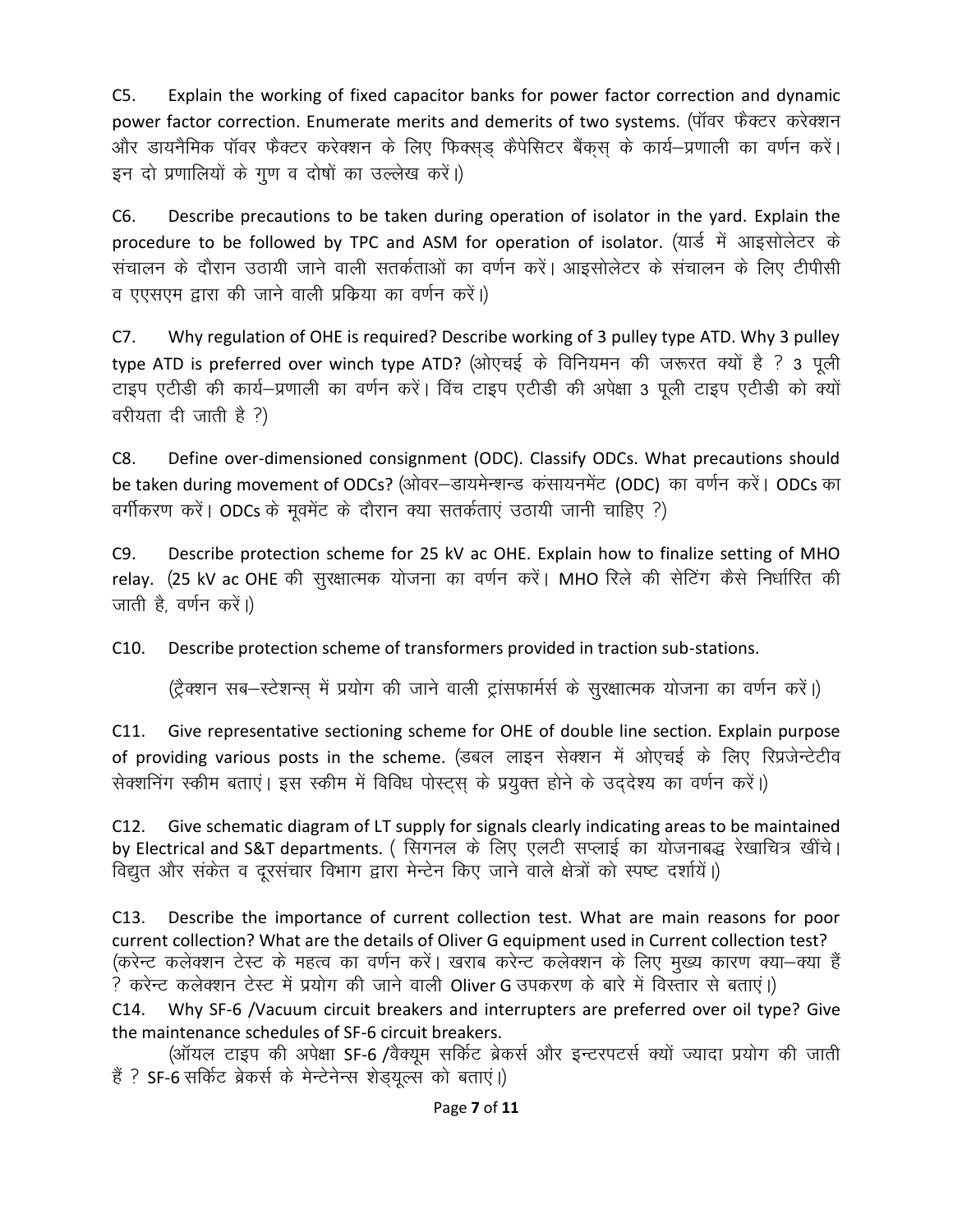C15. Why is SCADA required? What problems are being faced in maintenance of SCADA? (स्काडा की आवश्यकता क्यों है ? स्काडा के रख–रखाव में क्या–क्या समस्याएं सामने आती हैं ?)

C16. Draw schematic of 132kV/25kV Traction substation giving the names of various equipments. (132kV/25kV ट्रैक्शन सब–स्टेशन के विविध उपकरणों का नाम देते हए योजनाबद्ध रेखाचित्र खींचे।)

C17. Describe the steps to be taken by TPC and SSE of any OHE Depot for early restoration of OHE during breakdowns/accidents. (ब्रेकडाउन्स / दुर्घटनाओं के दौरान ओएचई के शीघ्र पुनर्स्थापना के लिए किसी ओचई डिपो के टीपीसी और एसएसई द्वारा उठाए जाने वाले कदमों का वर्णन करें।)

C18. Draw normal cantilever assembly of OHE giving names of important components. What are comparative advantages and disadvantages of porcelain insulators and composite insulators? (महत्वपूर्ण उपकरणों का नाम लिखते हुए ओएचई के नॉर्मल कैन्टीलीवर असेम्बली का रेखाचित्र खींचे। पोर्सलीन इंसूलेटर्स और कम्पोजिट इंसूलेटर्स के क्या-क्या तुलनात्मक लाभ व हानियाँ हैं ?)

C19. Describe the items to be complied and give the list of documents to be submitted with EIG Application for obtaining EIG sanction for Energisation of OHE. (ओएचई के एनर्जाइजेशन के लिए ईआइजी सैंक्शन को प्राप्त करने के लिए ईआइजी आवेदन पत्र के साथ पूर्ण की जाने वाली मदों का विवरण व दिए जाने वाले कागजात की सूची का विवरण दें।)

C20. What aspects are to be checked at approval stage for Power line crossings? (पॉवर लाइन क्रासिंग्स के अनुमोदन स्तर पर किन–किन तथ्यों की जॉच की जाती है ?)

C21. What are the different types of Foundations and what is the criterion for selection of these types for different locations/structures? (फाउंडेशन्स् के कितने प्रकार होते हैं और विभिन्न लोकेशनों / स्ट्रक्चर्स पर इन फाउंडेशन्स को चुनने का क्या आधार होता है ?)

C22. What criterion is used for locating (a) neutral section (b) TSS? ( (a) न्यूट्रल सेक्शन (b) टीएसएस के स्थान निर्धारण के लिए क्या आधार प्रयोग किया जाता है ?)

## *D- TRACTION ROLLING STOCK MAINTENANCE AND OPERATION* (ट्रैक्शन रॉलिंग स्टॉक रख–रखाव व संचालन)

D1. Give sketch of typical speed-time curve of trains. Describe various parts of the curve.

(गाड़ियों के टिपिकल स्पीड–टाइम कर्व का रेखाचित्र खींचे। कर्व के विविध प्रकारों का वर्णन करें।)

D2. Differentiate between rheostatic and regenerative braking. Explain how regenerative braking is superior? Which locos of Indian Railways are provided with regenerative braking?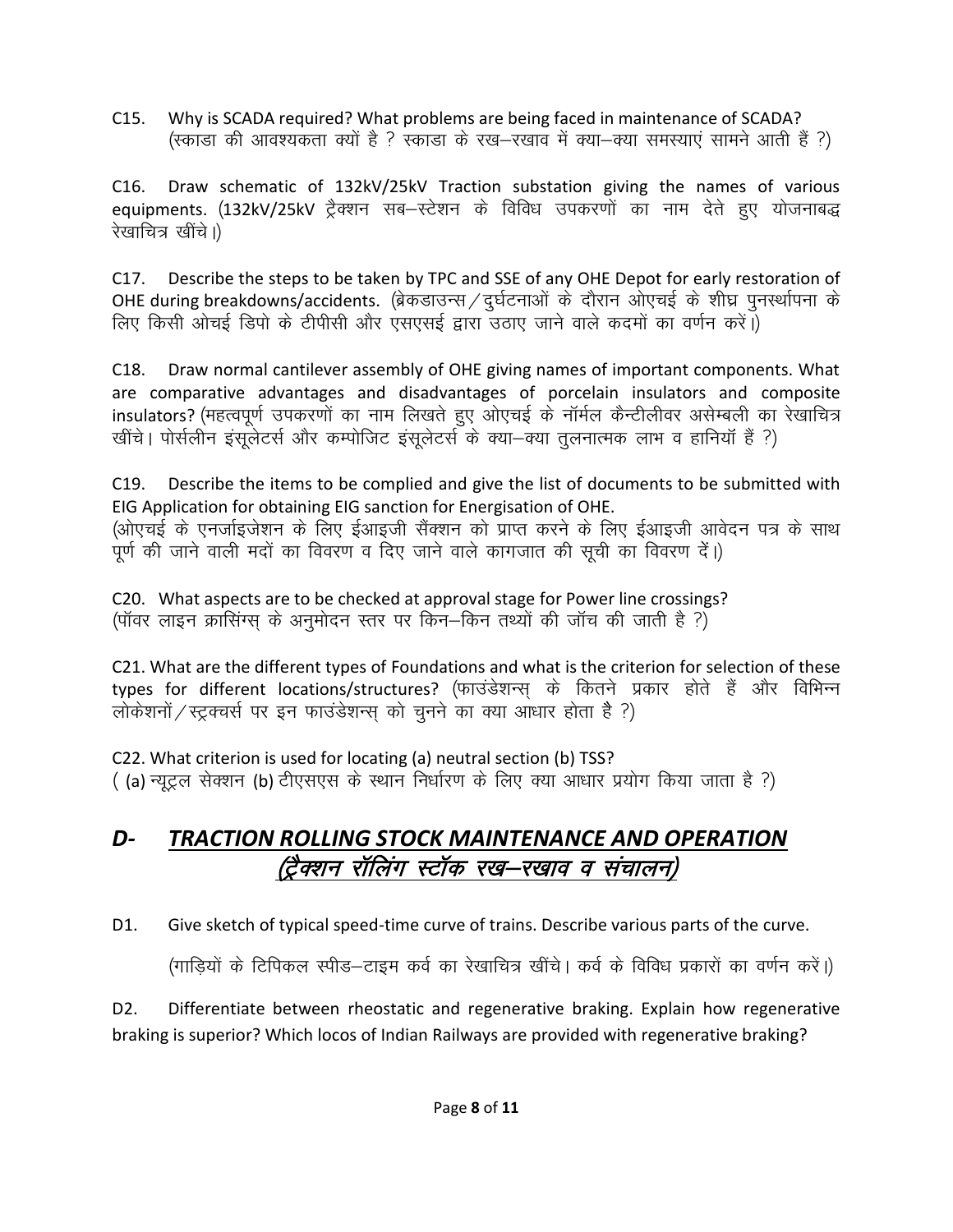(रिहोस्टैटिक व रिजेनरेटीव ब्रेकिंग का अंतर प्रस्तुत करें। बताएं कि किस प्रकार रिजेनरेटिव ब्रेकिंग श्रेष्ठ है ? भारतीय रेलवे में किस प्रकार के लोको में रिजेनरेटिव ब्रेकिंग प्रयुक्त है ?)

D3. Describe working principle of air brake system. Differentiate between air brake system and vacuum brake system. (एअर ब्रेक सिस्टम के कार्य–सिद्धांत का वर्णन करें। एअर ब्रेक प्रणाली व वैक्यम ब्रेक प्रणाली के बीच का अंतर प्रस्तुत करें।)

D4. Why tap changer is provided in ac electric locos? Describe working of tap changer with the help of a sketch. (एसी विद्युत इंजनों में टैप चेंजर क्यों दिया जाता है ? स्केच के माध्यम से टैप चेन्जर के कार्य-प्रणाली का वर्णन करें।)

D5. Describe the working of arno converter *and* static converter. Enumerate their merits and demerits. (आर्नो कनवर्टर व स्टैटिक कनवर्टर की कार्य–प्रणाली का वर्णन करें। इनके गुण व दोषों का वर्णन करें।)

D6. Mention various maintenance schedules of ac electric locomotives. Briefly describe activities to be carried out in IC schedule. (एक एसी लोकोमोटिव के विविध मेनेटेनेंस शेडयुल्स का वर्णन करें। आइसी शेड़यूल में किए जाने वाले कार्यों का संक्षिप्त विवरण दें।)

D7. Describe the role of Progress and Planning Organization (PPO) in efficient and effective functioning of Electric Loco Shed. (विद्युत लोको शेड में कुशल व प्रभावी कार्य-प्रणाली के लिए Progress and Planning Organization (PPO) के महत्व का वर्णन करें।)

D8. Describe the advantages of 3-phase technology locomotives over conventional ac electric locos. Mention main differences in equipments provided in 3-phase locos vis-à-vis conventional ac electric locos. (परम्परागत एसी विद्युत लोको की अपेक्षा 3-phase तकनीक के लोकोमोटिव के लाभों का वर्णन करें। परम्परागत एसी विद्युत लोको में जैसे कि 3-phase लोको में प्रयुक्त उपकरणों में मुख्य अंतरों का वर्णन करें।)

D9. Mention main components of Co-Co tri-mount bogie and briefly describe their functions. Explain why the gear ratios of goods locos and passenger locos are different.

(Co-Co tri-mount bogie के मुख्य पुर्जों का वर्णन करें व उनकी कार्य–प्रणाली का संक्षिप्त वर्णन करें। बताएं कि गुड़स लोकोज और पैसेन्जर लोकोज के गिअर रेशिओज में अंतर क्यों होता है ?)

D10. Describe the maintenance practices to be followed for prevention of fire in electric locos. (विद्युत इंजनों में आग की रोकथाम के लिए किए जाने वाले रख–रखाव सम्बन्धी कार्यों का वर्णन करें ।)

D11. Draw power circuit diagram of AC locos. (एसी लोकोज के पॉवर सर्किट का रेखाचित्र खींचे।)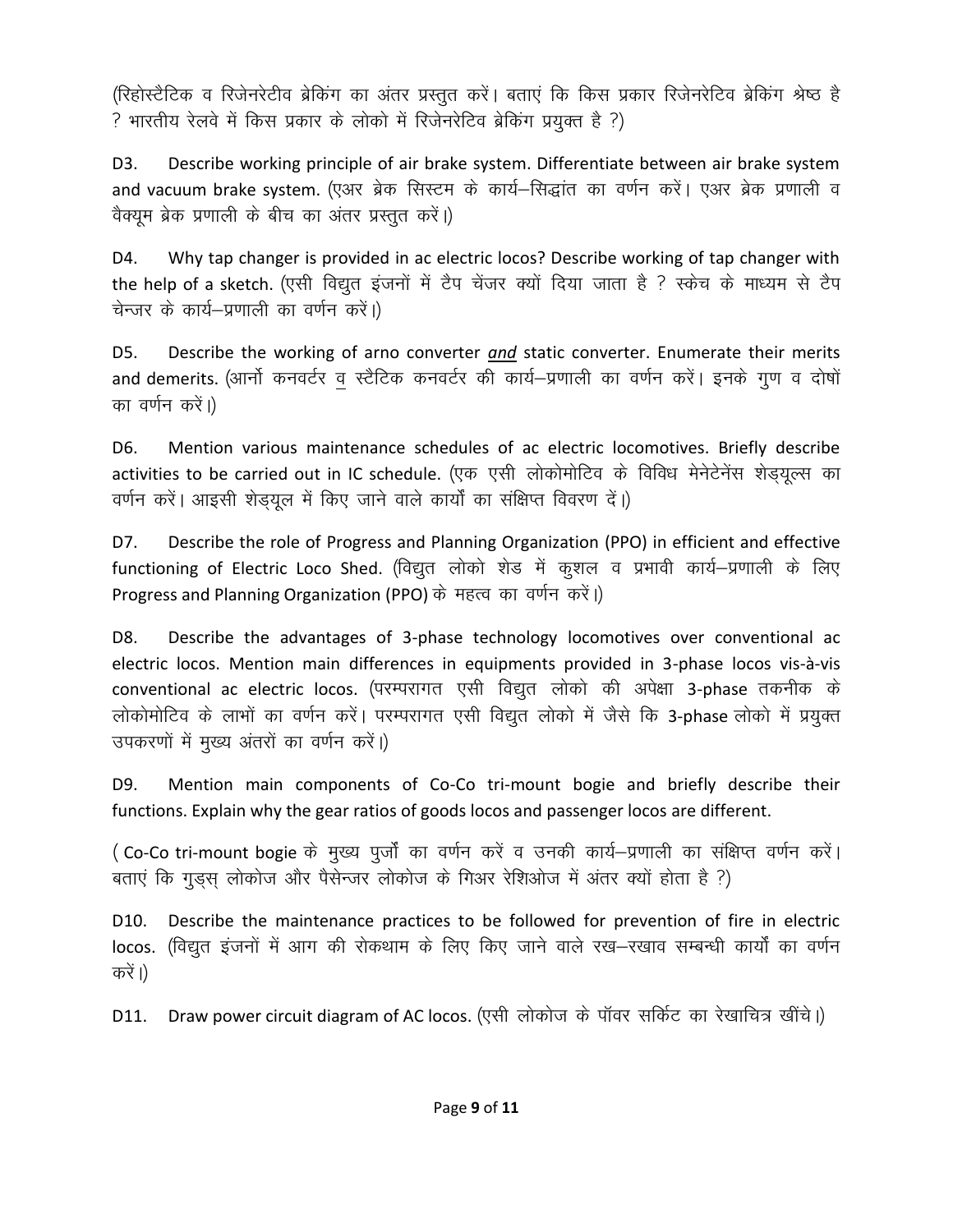D12. What precautions are to be taken before rainy season for trouble free performance of AC locos? (एसी लोकोज के समस्यामुक्त प्रदर्शन के लिए वर्षा ऋतु पूर्व क्या सतर्कताएं उठायी जानी चाहिए $?$ )

D13. Describe the working of SMGR and GR. What are the must change items for AOH and POH schedules of an Electric Loco? (SMGR व GR के कार्यों का वर्णन करें। विद्युत इंजन के AOH व POH शेडयल के लिए क्या-क्या मस्ट चेन्ज मद हैं ?)

D14. Describe functions of QOP and QLM relays. Briefly mention trouble shooting in case of QOP dropping. (QOP व QLM के कार्य-प्रणाली का वर्णन करें। QOP ड्रॉपिंग की स्थिति में ट्रबल शूटिंग का संक्षिप्त वर्णन करें।)

D15. Draw the power circuit diagram of 3 phase locos. (3 phase लोकोज के पॉवर सर्किट का रेखाचित्र खींचे।)

D16. Draw the profile of loco wheel. Explain why wheel is not re-profiled to ideal wheel profile. (इंजन के पहिए के प्रोफाइल को खींचे। यह बताएं कि व्हील रिप्रोफाइल आदर्श पहिए के प्रोफाइल जैसा क्यों नहीं किया जाता है ?)

D17. Enumerate merits and demerits of AC and DC auxiliary machines. Describe the effect of line voltage on their performance. (AC व DC ऑग्जलरी मशीनों के गुण व दोषों का वर्णन करें। लाइन वोल्टेज में उनके प्रदर्शन पर प्रभाव का वर्णन करें।)

- D18. Why Vigilance Control Device is provided in Locomotive? Describe its functioning. (लोकोमोटिव में विजिलेंस कंट्रोल डिवाइस क्यों प्रयोग की जाती है ? इसकी कार्य प्रणाली का वर्णन
- करें ।)
- D19. Describe safety checks to be done before giving fitness to the electric locos in out pits. (आउट पिट्स में विद्युत इंजनों को उपयुक्त करार देने से पूर्व संरक्षात्मक जॉचों का वर्णन करें।)

D20. Enumerate the points you must check during foot plate inspection as traction rolling stock operation officer. (ट्रैक्शन रॉलिंग स्टॉक संचालक अधिकारी के रूप में पायदान निरीक्षण के दौरान आपके द्वारा की जाने वाली जॉचों का उल्लेख करें।)

D21. Mention the factors to be considered for preparation of crew link. Briefly describe the procedure for making a crew link. (क्रू लिंक की तैयारी के लिए विचार की जाने वाली मदों का विवरण दें। एक क्रू लिंक के निर्माण की प्रक्रिया का संक्षिप्त वर्णन करें।)

D22. Mention the factors affecting the duty hours of Loco Pilots. Describe various records of duty hours of Loco Pilots which are required to be maintained. (लोको पायलटस के duty hours को प्रभावित करने वाले कारकों का उल्लेख करें। लोको पायलट्स के duty hours के विविध रिकार्डस का वर्णन करें जिसको मेन्टेन करने की जरूरत होती है ?)